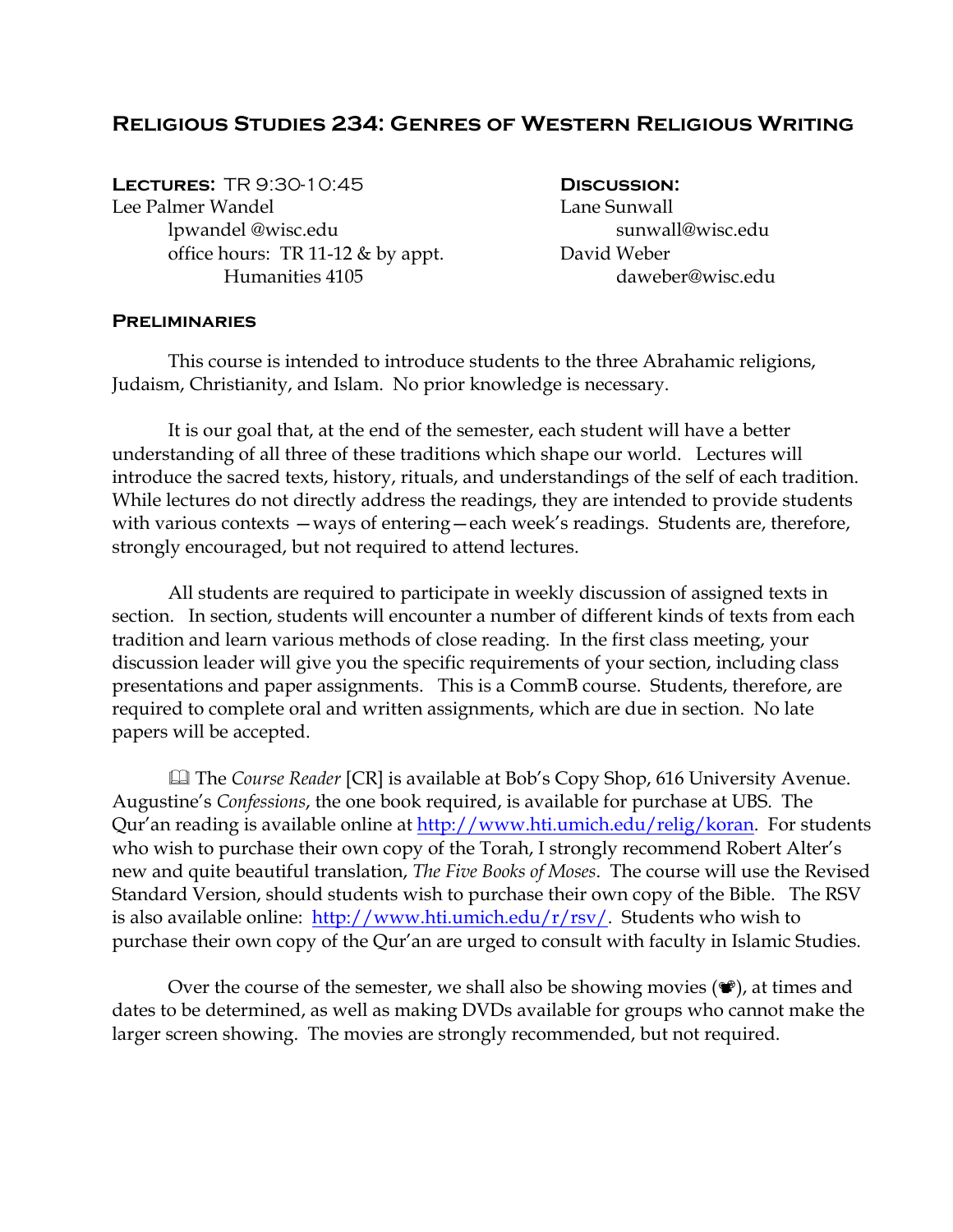#### **Lectures and Reading Assignments:** 5770/2010/1431

Week 1: "Religions of the Book" 1/19 "Religion" 1/21 Sacred Texts

Week 2: The Written Torah: The Five Books of Moses 1/26 The Torah

- 
- 1/28 What does Rashi say? Practices of Reading
- CR: selections from Genesis, Exodus, Leviticus, and Deuteronomy

Week 3: The Oral Torah: The Sayings of the Fathers (Mishnah)

- 2/2 The Architecture of Time
- 2/4 History and the Torah
- CR 43-61: selections from the Mishnah

## Week 4: Christianity

2/9 "The Word Made Flesh"

2/11 Jesus Among the Jews, Paul Among the Gentiles

 CR 63-77: The New Testament: Readings from Luke, Matthew, John, and Revelation

#### Week 5: The "Bible"

- 2/16 The Formation of the Canon
- 2/18 Augustine's Bible, Luther's Bible
- **Q CR 78-95: The New Testament: Readings from Romans,** I Corinthians; and from Martin Luther's Preface to Romans Augustine, *Confessions*, VIII. xii. 29-30

#### Week 6: Islam

- 2/23 The Prophet Mohammed
- 2/25 The Qur'an
- **<http://www.hti.umich.edu/relig/koran>** Surahs 1, 2, 4, 23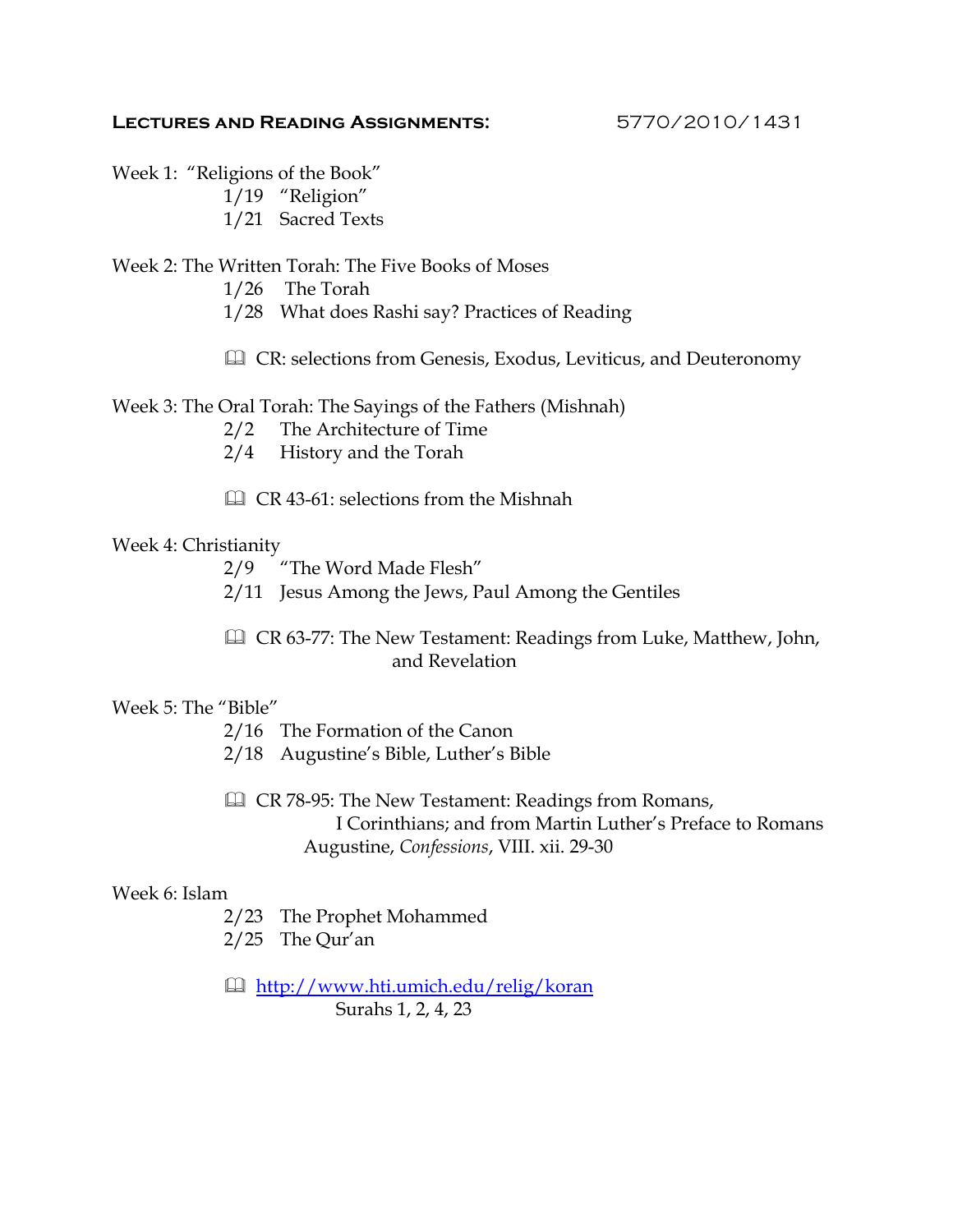Week 7: The Qur'an and Hadith

3/2 Hadith

3/4 Law and Purity

CR 97-109: selections from the Hadith

"Islam: Empire of Faith"

## Week 8: Jewish Identity

3/9 Diaspora 3/11 A Jewish Life in the Twelfth Century: Maimonides

CR 111-149: Ethical Wills

## Week 9: Christian Identity

3/16 "converso" 3/18 "The Two Cities"

 Augustine, *Confessions*: Books I-II, VIII

#### Week 10: Muslim Identity

3/23 How Does One Become Not Muslim? 3/25 Mecca

 CR 151-195: selections from *One Thousand Roads to Mecca*

 $\bullet$  visit and report upon one worship service over break

# March 27-April 4: Spring Break

Week 11: Culture: Places of Worship

- 4/6 The Architecture of Worship
- 4/8 Orientations and Exile
- CR198-210: Psalms 23-24, 120-134, Mohammed's Last Sermon

# Week 12: Culture: Acts of Worship

- 4/13 Enacting Faith
- 4/15 Rituals

"Ushpizin"